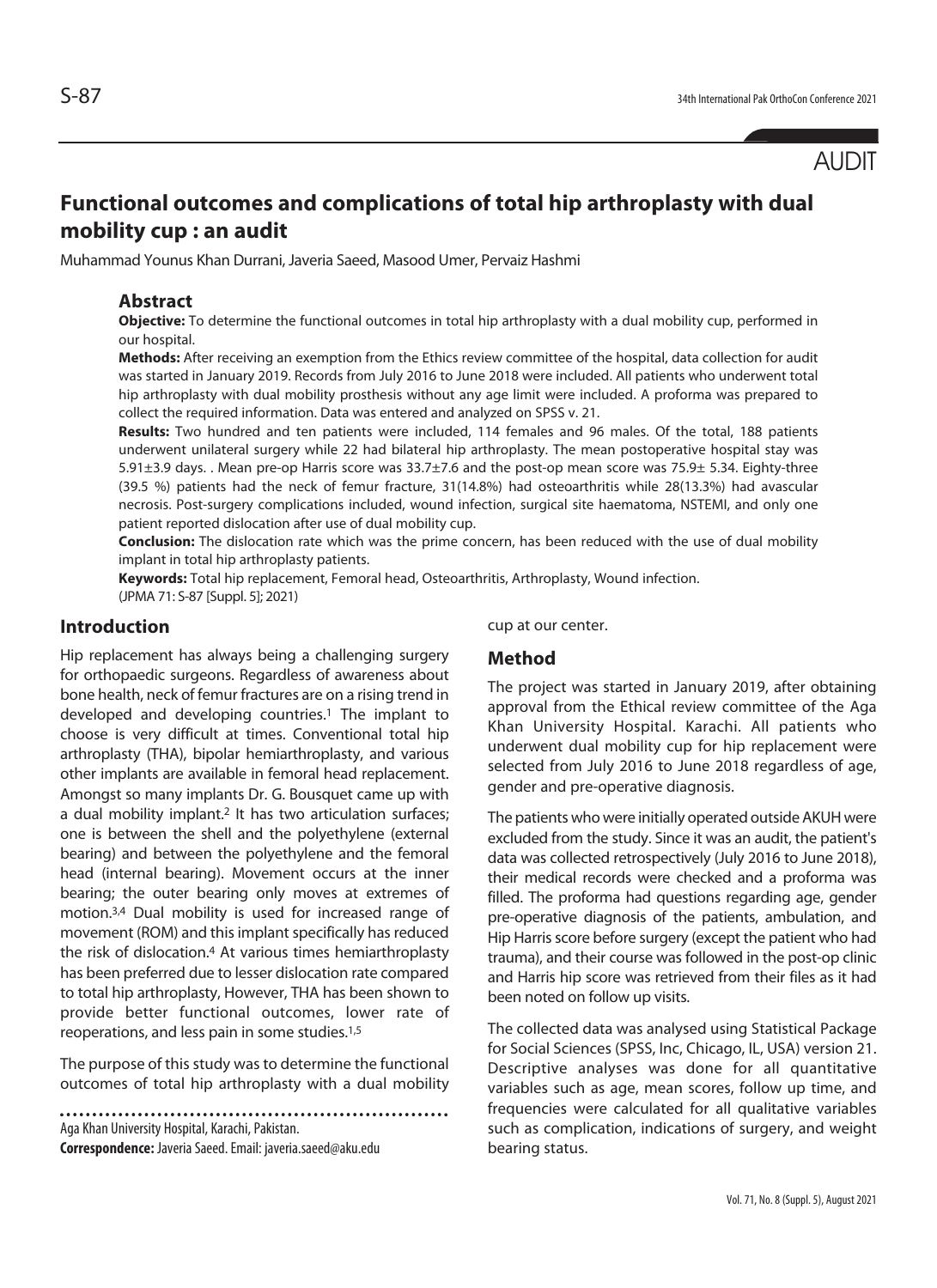## **Results**

The total number of patients was 210 with 114 females (54.3%) and 96 (45.7%) males. The mean age of the patients was 59.14±15.64 years and maximum age was 90 years. Bilateral hip pathology was present in 22 patients and 188 had unilateral lesions. The mean postoperative hospital stay was 5.91±3.9 days. Indications for surgery included, neck of femur fractures in 83, osteoarthritis of the hip in 30 and 28 had Avascular necrosis (Table-1). Total 11 patients had post-surgery complications which also included nonsurgical complications in one patient who had dislocation of the replaced Hip joints. Close reduction was done in 3 and one had to be taken to the operating room. Infection, surgical site haematoma and implant failure were the main complications reported. Only one patient had the nonsurgical complication of NSTEMI (Figure-1). None of the patients had aseptic loosening and implant breakage. A total of 195 (94.9%) patients were discharged with full weight-bearing, 3 (1.4%) on partial weight-bearing, and 12

**Table-1:** Total hip arthroplasty indications of surgery.

| <b>Indication</b>                    | <b>Indication of Surgery</b><br><b>Number of patients</b> | %    |
|--------------------------------------|-----------------------------------------------------------|------|
|                                      |                                                           |      |
| Neck of femur fracture               | 83                                                        | 39.5 |
| Osteoarthritis                       | 31                                                        | 14.8 |
| Avascular necrosis (AVN)             | 28                                                        | 13.3 |
| Dynamic dysplasia of hip joint (DDH) | 14                                                        | 6.7  |
| Pathological fracture                | 10                                                        | 4.8  |
| Infected hip implant                 | 10                                                        | 4.9  |
| <b>Austin Moore failure</b>          | 6                                                         | 2.9  |
| <b>Rheumatoid arthritis</b>          | 5                                                         | 7.4  |
| Septic arthritis                     | 2                                                         | 1.0  |
| Others                               | 16                                                        | 8.4  |



**Figure-1:** Post-surgery complications. NSTEMI: Non ST Elevated Myocardial Infarction

(6%) were on non-weight bearing ambulation and were allowed ambulation on the first follow up. The mean pre-op Harris score was 33.7±7.6 [range (20-45)] while the post-op score improved with a mean of 75.9±5.34 [range (70-92)]. The maximum follow up of patients was 2±0.495 years with a minimum of 1 year. Only 5 patients were lost to follow up.

## **Discussion**

Hip replacement has always been a challenge to orthopaedic surgeons. Various implants are available for hemiarthroplasty and total hip arthroplasties. The choice of the implant itself has to be a topic for debate over the past few decades. Dual mobility was introduced in 1970 and since then it has been very popular amongst orthopaedic surgeons. It has gained popularity due to dual articulating surfaces which has given the patient added advantage which the single articulation implants failed to provide. Dual mobility implant is famous due to reduced risk of dislocation, less impingement (Figure-2), lower friction and lower wear, Increase range of motion and Intra-prosthetic dissociation.3,6-8

On the contrary, if a dislocation occurs, it is extremely difficult to reduce using closed techniques. Furthermore, dual mobility cups lack screw holes. As with all monolithic cups, the inability both to visualize the acetabula floor during impaction and to use screws, may compromise fixation.3 Various studies have compared dual mobility cup for total hip replacement with other implants. Conventional THA rates of dislocation ranging from 1.9% to 5.8%.9-12 The dislocation rate of conventional THA in revision surgeries are as high as 21%.13 When compared to a bipolar hemiarthroplasty, dual mobility has a reduced dislocation rate.14 Dual mobility has reduced the possibility of acetabular erosion related to a bipolar hemiarthroplasty. Bensen et.al compared dislocation

> rates and the difference was significant. This study determined the dislocation rate of Bipolar to be 14.6% and Dual mobility to be 4.57%.14 In our study dislocation rate was 0.5%. In the study by Langlais et. al, dual mobility cup showed a dislocation rate of 1.1% and infection rate of 2.35%.15 Our wound infection rate was 2.9%. Guyen et. al had a dislocation rate of 5.5% and infection rate of 5.5%.16 Philippot et.al had a dislocation rate of 3.7%. In cases of revision due to infection the dislocation rate was 9% and in case of instability arthroplasty revision 0%.17 In the latest study published by Justinas et.al, 2% required a re-surgery due to dislocation compared to other implants out of which 9% required re-surgery due to